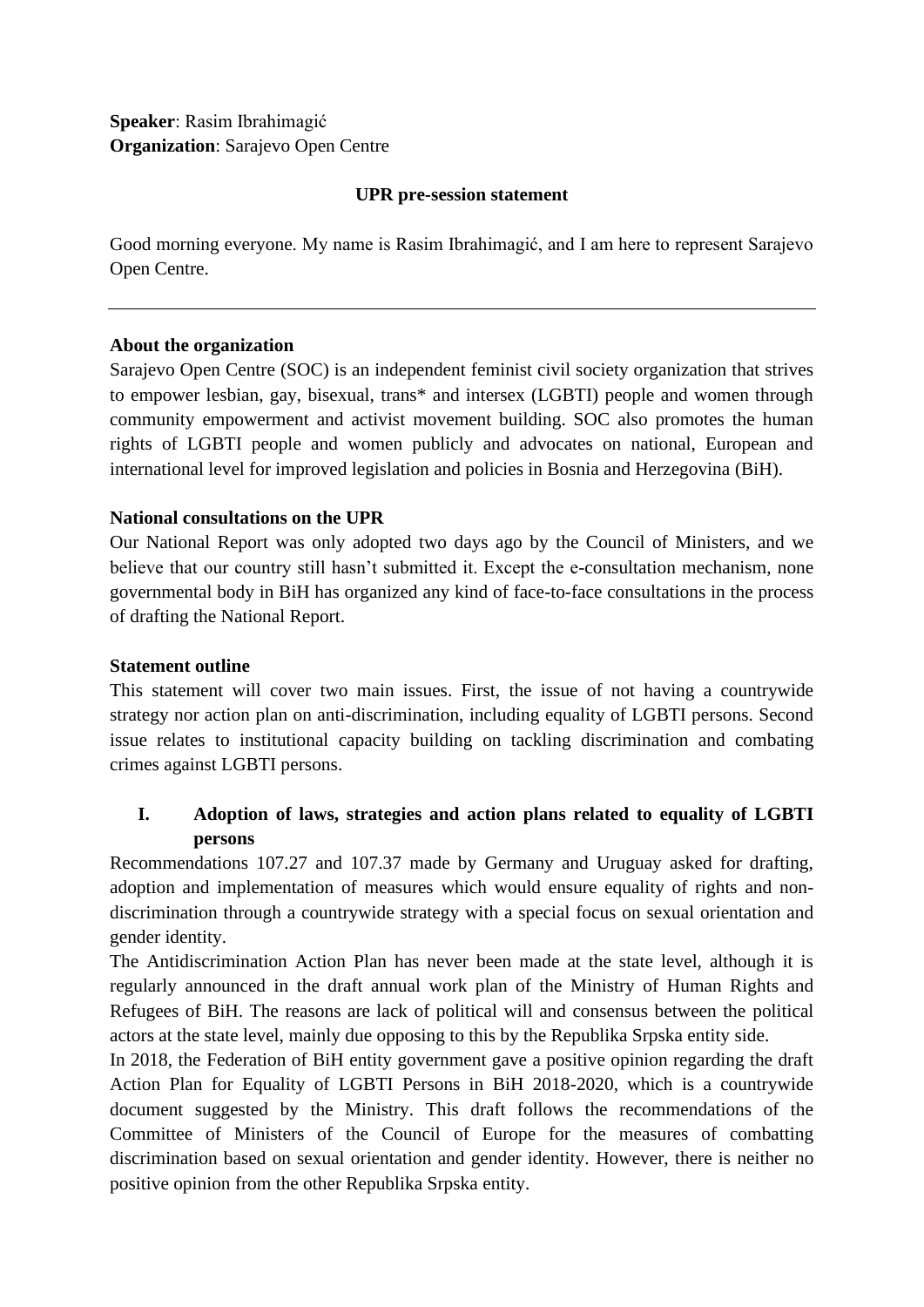The state level Anti-discrimination Law prohibits discrimination based on sexual orientation, but authorities do not fully enforce it. Both entities and the Brčko District have laws that criminalize any form of hate crime committed on the basis of gender, sexual orientation, or gender identity. However, hate speech, discrimination, and violence against LGBTI individuals were widespread, where transgender persons were the most vulnerable LGBTI group. The government also has no institutional plan to combat peer violence. NGOs reported that schools were increasingly hostile environments, where LGBTI persons regularly experienced harassment and violence. Freedom of assembly is another sensitive issue when related to the LGBTI community on which you will hear more by our colleague Dragana Dardić.

#### **Recommendations**:

- 1. Therefore, we recommend that Bosnia and Herzegovina adopts a countrywide antidiscrimination strategy, followed by an action plan. In addition to this, there is a need to adopt an LGBTI equality action plan.
- 2. Bosnia and Herzegovina also has to adopt and amend laws to enable equal treatment of LGBTI persons in society, especially concerning transgender health care, same-sex partnerships, and freedom of assembly.
- 3. Through its entity and cantonal ministries of health, as well as clinical centers, Bosnia and Herzegovina needs to strengthen the protection of bodily integrity of intersex people and prohibit unnecessary "sex normalization" medical procedures conducted on intersex children.

## **II. Institutional capacity building and law enforcement**

Recommendation 107.51 made by Norway asked to build upon training, coordination and awareness-raising among police in tackling discrimination of LGBT persons, as well as to implement these practices throughout the judiciary and the police.

The number of processed cases of hate crimes is very low, similarly to the number of cases reported to the institutions in general. Jurisprudence is practically non-existent so far concerning discrimination and hate crimes towards LGBTI persons.

**Example**: I will share one example. In 2014, a group of 14 masked men violently entered a cinema in Sarajevo with the intention of attacking the audience at a discussion on a queer film festival. The attack lasted less than a minute and resulted in minor injuries to three people and severe psychological consequences for all the members of the audience. The perpetrators got away intact. Although the assembly was reported to the police 20 days in advance, the police was not present in the venue in time to prevent the attack. Sarajevo Open Center filed two criminal lawsuits soon after the attack directly to the Prosecutor's Office, and they submitted a report to the internal control of the Ministry of Interior. An indictment was made only three years after against two identified attackers out of 14. A conviction was issued against one of the attackers by which the attacker is convicted for six months sentence in prison, but only as an postponed sentence with two years probation time.

The prosecution of assaults and other crimes committed against LGBTI individuals remains delayed and generally inadequate. Local NGOs reported increasing levels of documented domestic violence perpetrated by immediate family members as well as threats, blackmail, physical assaults, forced medical treatment and peer violence committed against LGBTI